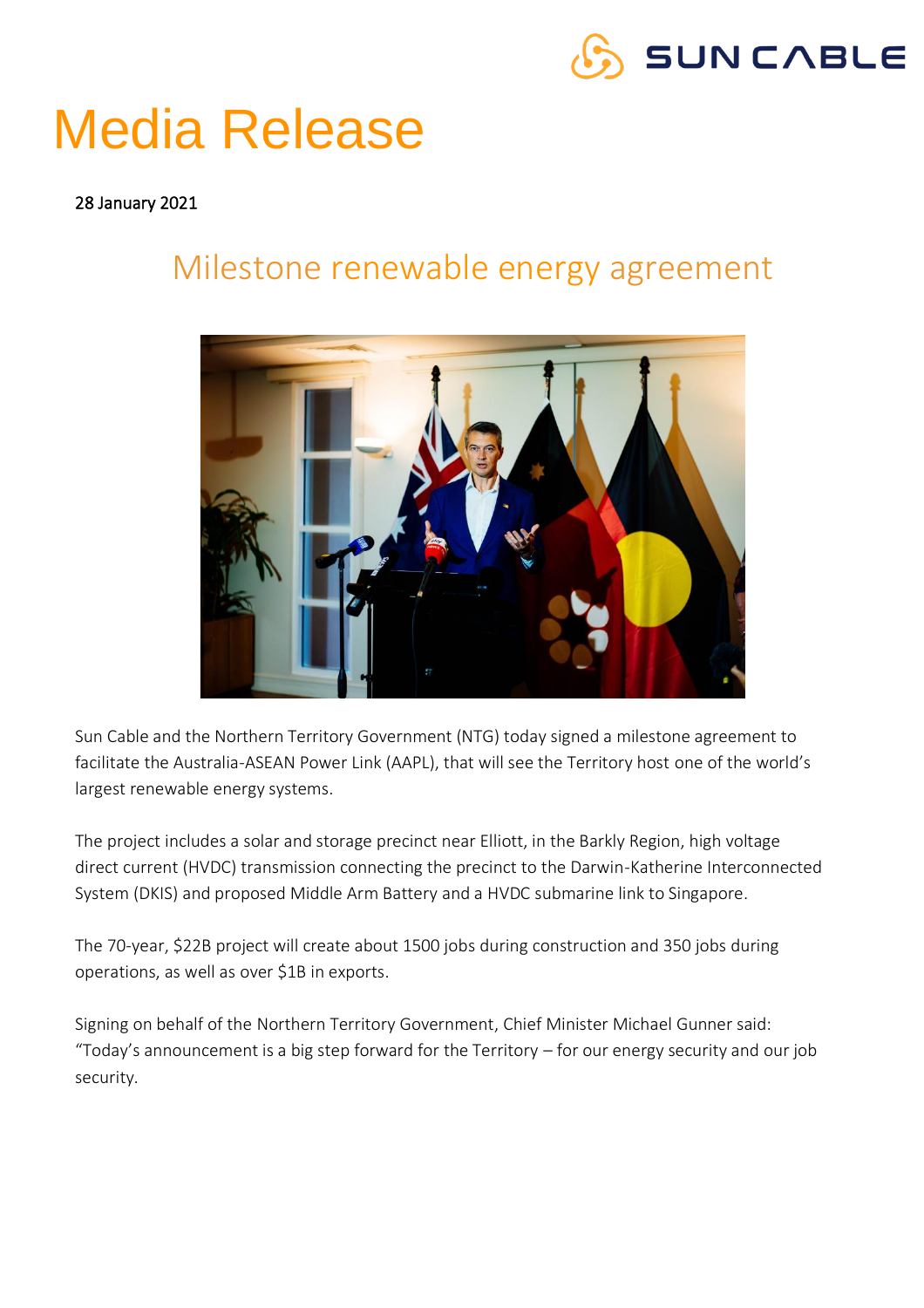### **SUNCABLE**

## Media Release

"This project will put the NT on the international map when it comes to renewables.

"It will also see hundreds of Territorians find work in the Barkly and Darwin regions during the construction and operational phases.

"This project will transform the Territory into a renewable energy powerhouse, and cement our position as Australia's comeback capital," the Chief Minister said.

Sun Cable CEO David Griffin said the AAPL project would generate and transmit dispatchable, competitively priced, renewable energy at scale.

"This will provide affordable, reliable energy to support industrial growth in Darwin, as well as supplying up to 20% of Singapore's electricity needs," he said.

"The Australia-ASEAN Power Link project will help the Northern Territory make deep cuts to its emissions intensity by decoupling economic growth from carbon pollution," he said.

Benefits of the project include:

- a world-leading renewable energy transmission system;
- economic diversification for the Northern Territory;
- reliable, affordable dispatchable power;
- providing cost effective electricity supply to facilitate new manufacturing, minerals processing and data centre projects;
- a major boost to the Territory's construction sector and a range of other services and suppliers;
- a substantial reduction in greenhouse gas emissions in the Northern Territory, Australia and the Indo-Pacific, helping the Territory achieve its goal of net zero carbon emissions by 2050;
- Sun Cable will establish a Renewable Energy Centre of Excellence in the Territory, drawing on existing local solar, electricity and infrastructure expertise to grow research and development of renewables.

Sun Cable today signed a Project Development Agreement with the Northern Territory Government that recognises the AAPL's Major Project Status.

Sun Cable will prepare a Territory Benefits Plan, including an Aboriginal workforce development plan and local participation strategy to maximise local jobs and procurement.